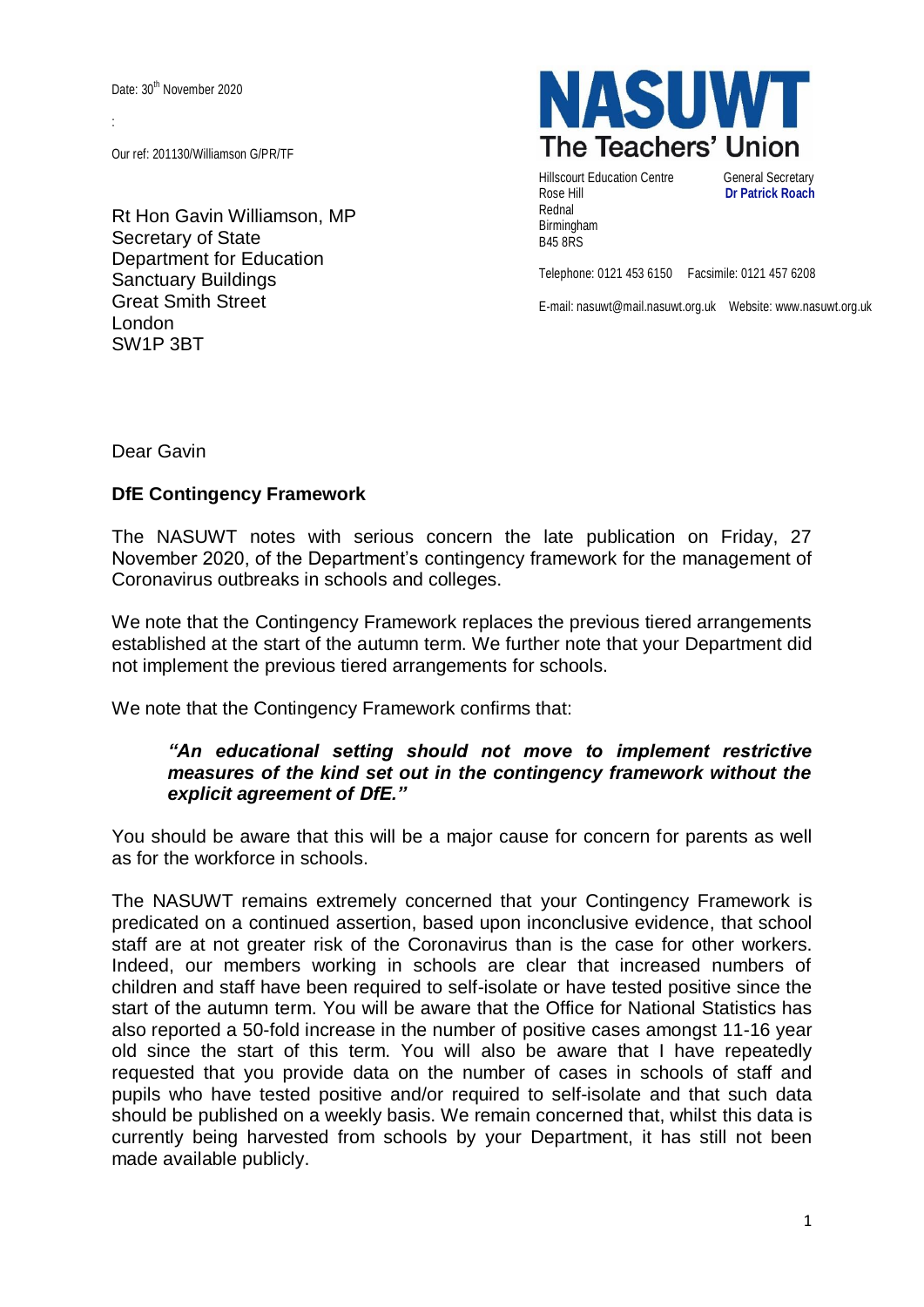Given that the position of the Government in respect of the decision-making framework governing Coronavirus-related school closures has now been amended, the NASUWT must ask that you provide details of the scientific advice that accompanies this decision.

The NASUWT has been clear throughout that the Government must base any decision on the scientific evidence and advice. We are concerned, therefore, that the change of approach you are now seeking to adopt will result in increased unsafe working practices as operational decisions in relation to Covid-19 outbreaks in schools will be made politically and will no longer be determined by local public health advice and decision-making.

Our members in schools and colleges will be deeply concerned that the decision to establish the Contingency Framework has not only bypassed Parliamentary scrutiny, but also signals a fundamental undermining of the role of employers, headteachers and local public health teams who have statutory obligations to keep schools safe and to protect public health.

Furthermore, the NASUWT is concerned that your decision raises serious questions about how employers will now be able to discharge fully their legal responsibilities and obligations to ensure health and safety at work as enshrined in the Health and Safety at Work Act 1974.

Our members have worked extremely hard to keep schools open safely and to make provision for remote education for those pupils who are unable to be in school. Our experience to date is that schools have responded carefully by following the public health guidance and ensuring that pupils and staff who are required to self-isolate will be those who have been in direct contact with other children or adults who have received a positive test.

Our members maintain that whilst keeping schools open remains important for the education and wellbeing of pupils, schools must also be safe. However, we are concerned that the Contingency Framework fails to address concerns in relation to the safety of those staff who are clinically extremely vulnerable or in a higher risk group, and fails to take into account sufficiently the strong and growing evidence of virus transmission amongst pupils and between pupils and adults, including in primary schools.

The NASUWT is also concerned about the capacity of the Department to undertake critical life or death decisions across 23,000 schools nationwide.

We believe that decisions about safe opening of schools must be taken by and with the full involvement of those on the ground who are best placed and most able to make these decisions.

The NASUWT asks you to publish immediately the criteria that will be used to guide decisions on school closure in response to Covid-19 outbreaks. The Union also asks for immediate clarification from you regarding the process to be followed by your Department when making these critically important decisions.